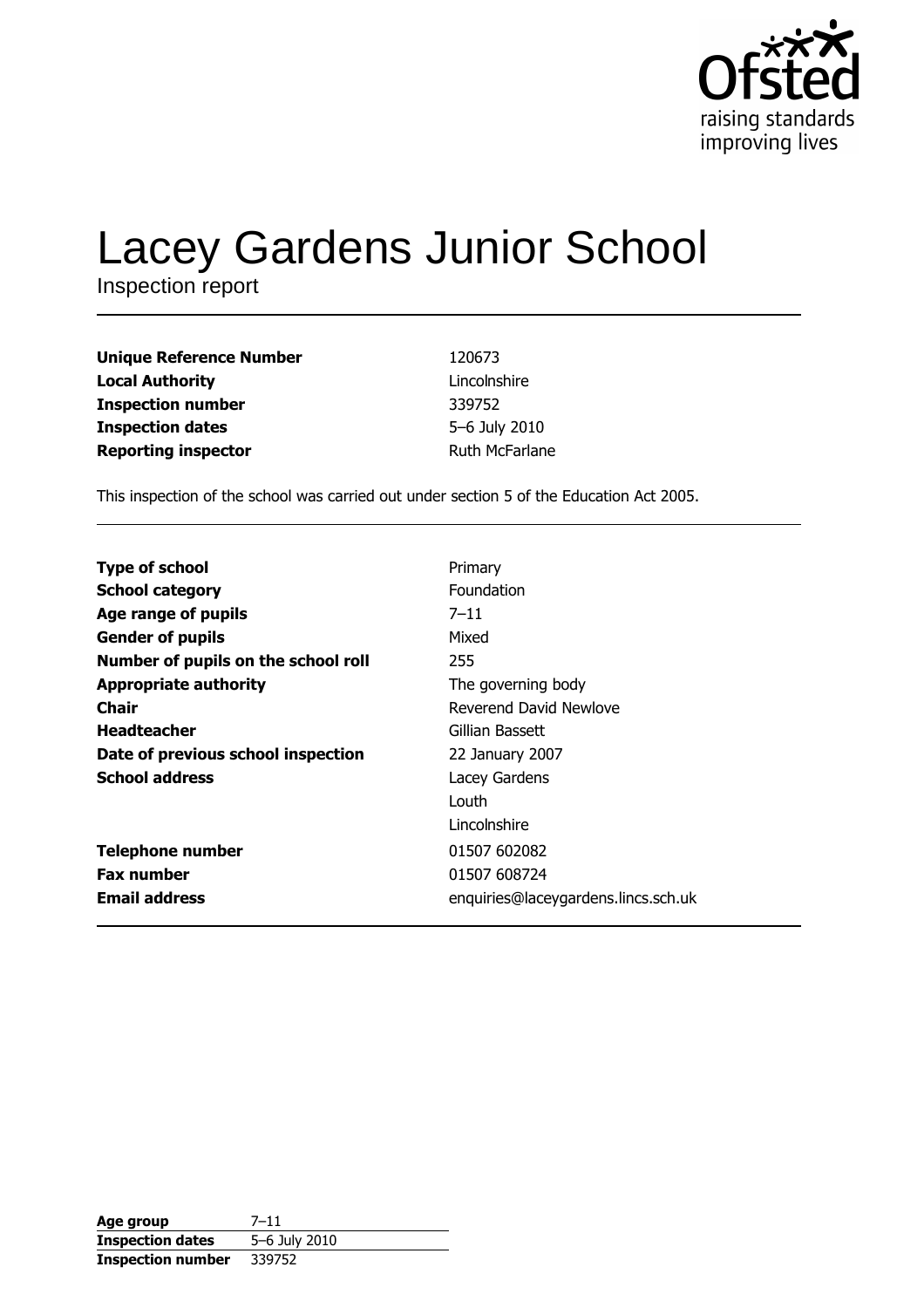The Office for Standards in Education, Children's Services and Skills (Ofsted) regulates and inspects to achieve excellence in the care of children and young people, and in education and skills for learners of all ages. It regulates and inspects childcare and children's social care, and inspects the Children and Family Court Advisory Support Service (Cafcass), schools, colleges, initial teacher training, work-based learning and skills training, adult and community learning, and education and training in prisons and other secure establishments. It rates council children's services, and inspects services for looked after children, safequarding and child protection.

Further copies of this report are obtainable from the school. Under the Education Act 2005, the school must provide a copy of this report free of charge to certain categories of people. A charge not exceeding the full cost of reproduction may be made for any other copies supplied.

If you would like a copy of this document in a different format, such as large print or Braille, please telephone 08456 404045, or email enquiries@ofsted.gov.uk.

You may copy all or parts of this document for non-commercial educational purposes, as long as you give details of the source and date of publication and do not alter the documentation in any way.

Royal Exchange Buildings St Ann's Square Manchester M2 7LA T: 08456 404045 Textphone: 0161 618 8524 E: enquiries@ofsted.gov.uk W: www.ofsted.gov.uk © Crown copyright 2010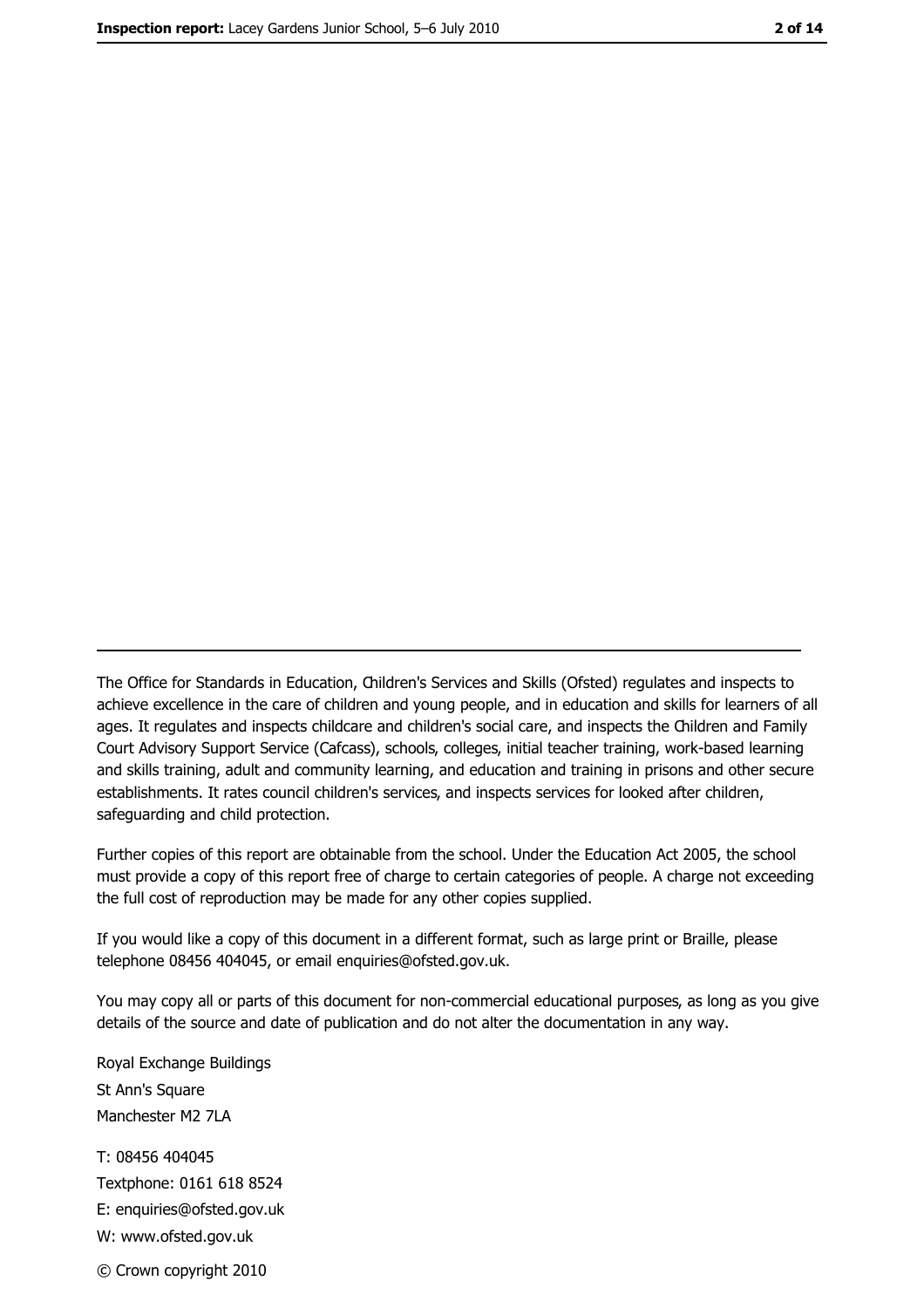# **Introduction**

This inspection was carried out by three additional inspectors. 17 lessons or part lessons were observed and 16 teachers or teaching assistants leading lessons were seen. Meetings were held with individual parents and carers, groups of pupils, governors and staff. Inspectors observed the school's work, and looked at minutes of meetings, policies, plans and other documentation. They examined the responses of pupil and staff surveys and 39 parents' and carers' questionnaires.

The inspection team reviewed many aspects of the school's work. It looked in detail at the following:

- how well teaching and learning activities match the learning needs of all pupils  $\blacksquare$
- how strategies to improve writing and mathematics impact on attainment  $\blacksquare$
- how well provision for pupils with particular gifts and talents extends and broadens  $\blacksquare$ their learning experiences
- how rigorous and regular are the monitoring and evaluation of the work of the  $\blacksquare$ whole school and what is the impact on equality of opportunity and school improvement.

# Information about the school

This is an average-sized school. A much higher proportion of pupils than average has special educational needs and/or disabilities and a higher proportion of pupils than usual has a statement of special educational needs, mostly for moderate learning difficulties or for behavioural, emotional or social difficulties. A few of these pupils are temporarily on the roll from other schools and accommodated in a Learning Support Unit. Most pupils are White British. After-school care is managed by the governing body. The school has won several awards for its provision, including Artsmark Gold and Activemark.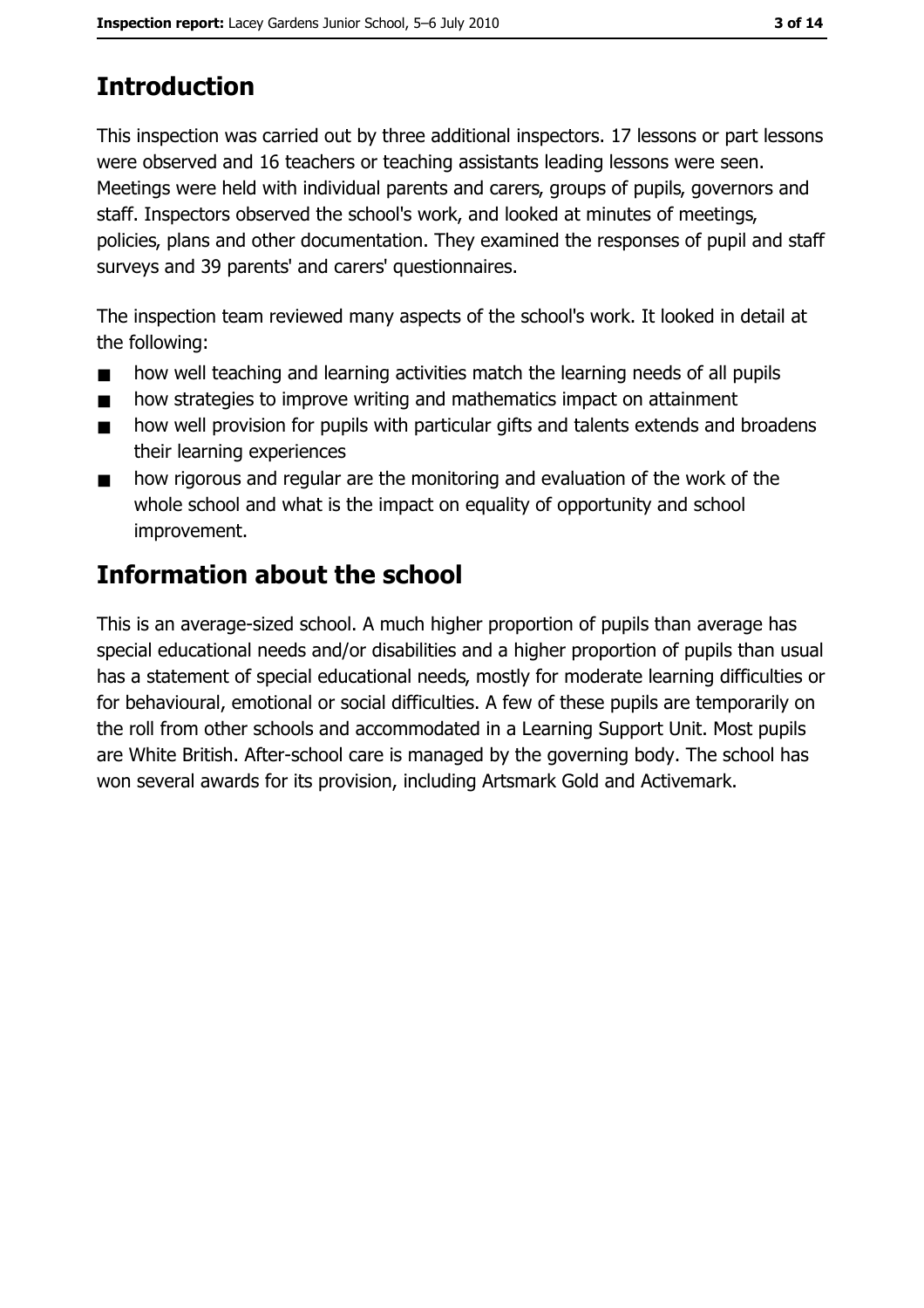# **Inspection judgements**

# Overall effectiveness: how good is the school?

### The school's capacity for sustained improvement

# **Main findings**

Lacey Gardens Junior is a satisfactory school. The headteacher creates a nurturing and supportive environment for all pupils, whatever their individual needs. This, and other good features, has encouraged pupils to improve their attendance so that it is now average. The spiritual, moral, social and cultural aspects of pupils' development are good because staff offer a caring and supportive environment and provide some captivating initiatives in the curriculum, such as the cultural development that has led to the school's Artsmark Gold award. Pupils enthuse about their participation in events in the local area, particularly 'Tasty Tuesdays', when, pupils serve lunches to a community group. Local participants stopped inspectors in the street to make strongly positive comments about how well the pupils behave and how much they appreciate this service, which builds pupils' confidence and self esteem and their understanding of the local community. The work of the Learning Support Unit provides good help for pupils with special educational needs or disabilities to re-integrate as quickly as they can into permanent provision.

Pupils leave Year 6 with attainment overall that is broadly average. This represents satisfactory progress and achievement from their starting points. Previous, lower attainment is being eradicated because work to improve attainment in mathematics and writing, which is supported by the local authority, has resulted in measurable improvements. However, there are still inconsistencies because of variable teaching.

Not all teachers make effective use of the assessment information that senior leaders now provide to inform themselves about pupils' individual progress. As a result, tasks are not always pitched to pupils' varied ability levels. When this happens, pupils' interest wanes and progress slows. This includes pupils who have special educational needs and/or disabilities. Teachers' written feedback, sometimes, offers too little quidance to help pupils understand how to improve. In some lessons, pupils are required to listen to the teacher for too long before getting on with activities. For some pupils, this slow pace means they disengage from the lesson. The school has begun to provide better for those it has identified as having particular gifts or talents. For instance, it has facilitated some staff training about providing for these pupils. However, these pupils and those who are more able in general are not challenged enough in most lessons and this means fewer reach the higher national curriculum levels than might be expected.

The school demonstrates a satisfactory capacity to improve. The appointment of a new deputy head has strengthened the senior leadership team. The headteacher, deputy headteacher and assistant headteacher are driving improvement by triggering sharper analysis, systematic measuring of pupils' progress and regular checks on learning. This is also beginning to enable the governing body to challenge and support the school

| 3 |  |
|---|--|
| 3 |  |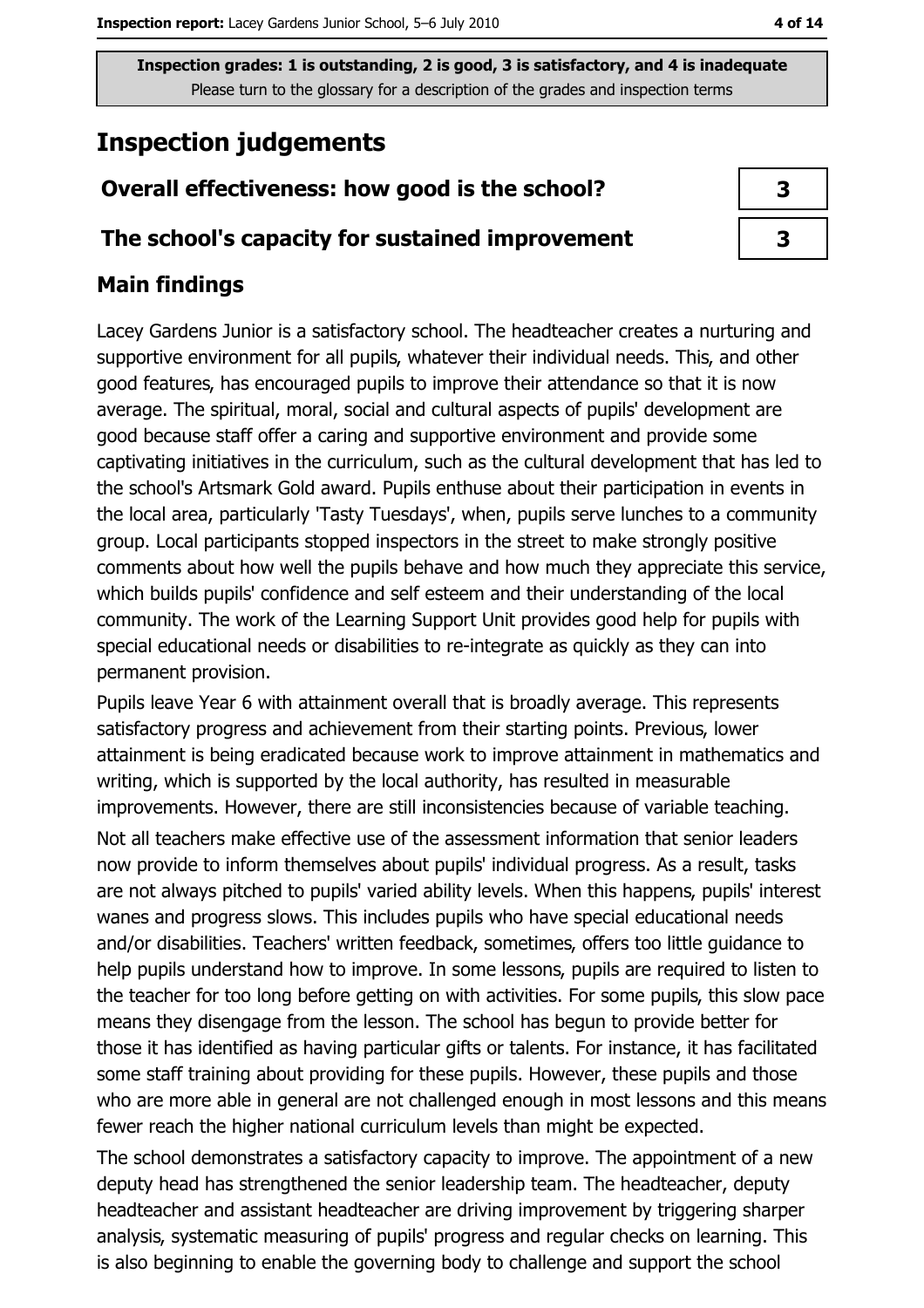more effectively. So far, this checking has been mostly carried out by senior leaders. Teachers who are also responsible for subjects do not take a full part in checking teaching and learning through monitoring. Therefore, they have only a satisfactory impact on raising attainment and ensuring equality of opportunity in the classroom. Self-evaluation is broadly accurate and shows that the school is aware of its strengths and weaknesses. Pupils' progress is now on a generally upward trend.

## What does the school need to do to improve further?

- Accelerate pupils' progress, especially in mathematics and writing, by improving the  $\blacksquare$ quality of teaching so that at least 80% of lesson observations are judged good or better by July 2011, by:
	- ensuring that all teachers use assessment information rigorously in planning so that lessons always meet the learning needs of each pupil
	- pitching tasks precisely to ability, especially for the more able
	- increasing the proportion of time in each lesson for pupils' active learning
	- setting subject-specific individual targets and sharing them with pupils, reviewing them regularly
	- ensuring written feedback in pupils' books explains how the pupil can improve.  $\equiv$
	- Strengthen the school's capacity to sustain improvement by enabling those responsible for subjects to take an active role in monitoring, evaluating and leading improvements.'
- About 40% of the schools whose overall effectiveness is judged satisfactory may  $\blacksquare$ receive a monitoring visit by an Ofsted inspector before their next section 5 inspection.

## **Outcomes for individuals and groups of pupils**

Pupils enter the school with broadly average starting points in terms of attainment, although the proportion with below average starting points is rising. Attainment by the end of Year 6 is gradually rising but is still broadly average. Because teaching quality varies, pupils' progress is inconsistent. In most of the lessons observed, all pupils, whatever their background or ability, were interested and keen to learn. Careful questioning by teachers helped pupils to gain greater understanding and build on their prior knowledge. Pupils lost interest and the pace of the learning slowed when they spent too long listening to the teacher or tasks lacked challenge.

In lessons where pupils are given tasks that engage them and require them to develop their curiosity and consequently their thinking skills, progress is rapid. This was the case in a Year 6 science activity to determine characteristics that increase the flight time of paper aeroplanes. In lessons like these, pupils' enjoyment is palpable. The large number of pupils who have special educational needs and/or disabilities make the same progress overall as their peers. The few who are based in the Learning Support Unit are given

3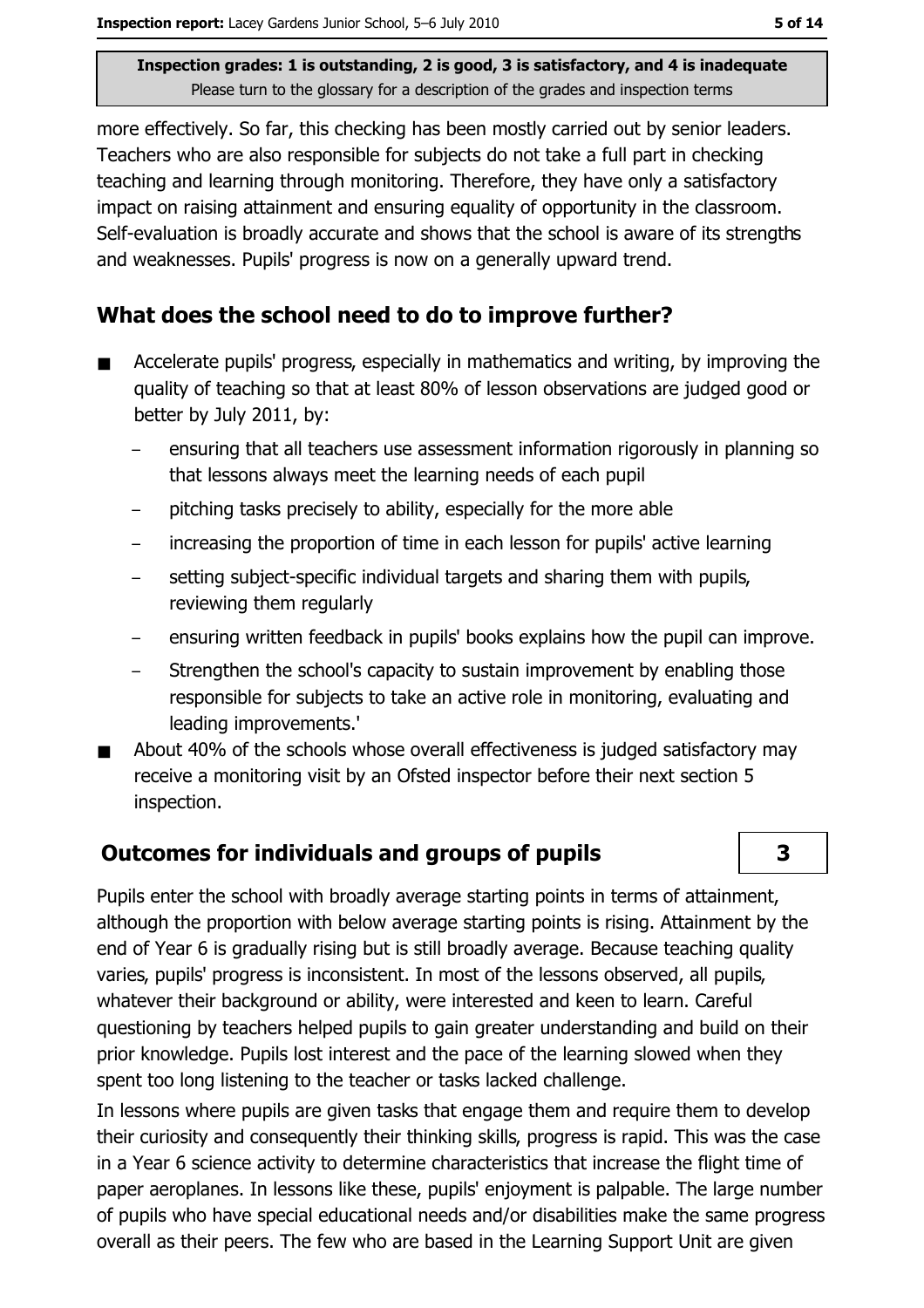strong support there that prepares them well for re-integration.

Pupils say they enjoy school. Incidents of bullying are rare and pupils say, if they do occur, they are dealt with quickly. Behaviour is good in and around the school. Pupils take full advantage of the many opportunities to take exercise and they are proud of the school's awards in this field, such as the Activemark and Healthy Schools status. Pupils are adequately prepared for their future through their acquisition and use of basic skills. They say they feel safe and the parents and carers who responded to the questionnaire agree that the school keeps their children safe. Pupils' make a good contribution to the community. In school, they are elected as school councillors or eco-councillors, making a good contribution to decision-making. The older pupils also contribute as trained peer mediators.

These are the grades for pupils' outcomes

| Pupils' achievement and the extent to which they enjoy their learning<br>Taking into account:                             | 3                       |
|---------------------------------------------------------------------------------------------------------------------------|-------------------------|
| Pupils' attainment <sup>1</sup>                                                                                           | 3                       |
| The quality of pupils' learning and their progress                                                                        | 3                       |
| The quality of learning for pupils with special educational needs and/or<br>disabilities and their progress               | 3                       |
| The extent to which pupils feel safe                                                                                      | $\overline{\mathbf{2}}$ |
| <b>Pupils' behaviour</b>                                                                                                  | $\overline{\mathbf{2}}$ |
| The extent to which pupils adopt healthy lifestyles                                                                       | $\overline{2}$          |
| The extent to which pupils contribute to the school and wider community                                                   |                         |
| The extent to which pupils develop workplace and other skills that will<br>contribute to their future economic well-being | 3                       |
| Taking into account:<br>Pupils' attendance <sup>1</sup>                                                                   | 3                       |
| The extent of pupils' spiritual, moral, social and cultural development                                                   | 2                       |

# How effective is the provision?

Recent developments in the curriculum, through greater use of cross-curricular links to reinforce learning, have increased its vibrancy and, with it, pupils' interest. Popular projects, for instance on India and on the World Cup, exemplify this. Trips, visits and

The grades for attainment and attendance are: 1 is high; 2 is above average; 3 is broadly average; and 4 is low.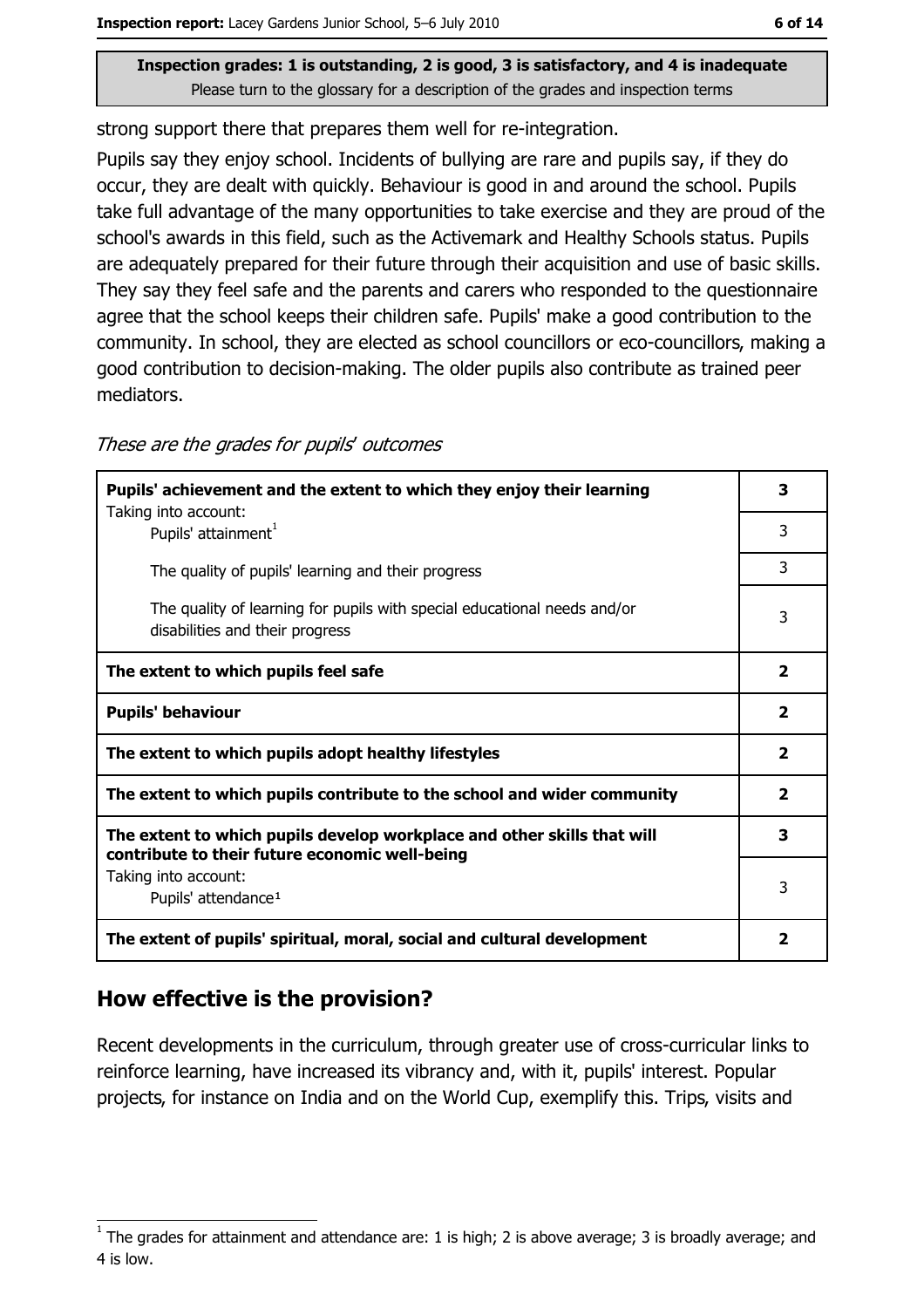extra-curricular activities are varied and well supported. Pupils enthused about their regular involvement in the local music festival. Arrangements for one-to-one help to improve individual attainment and progress are effective, but progress overall is held back by the variable quality of teaching. Only a small amount of good teaching was observed and this was reflected in the pupils' work in books. Lessons were most successful when pupils could be actively involved in their learning, rather than passively listening to the teacher, and when teachers took every opportunity to help develop pupils' independence. However, in most lessons planning was insufficiently detailed to deal with the needs of each individual. This was often because assessment procedures, recently introduced to lead learning, were not always being implemented rigorously enough to identify and deal with these needs. This meant progress slowed for some pupils, particularly the more able. Sometimes, sessions introducing topics at the start of lessons were too long for pupils to remain engaged. Teaching assistants are generally deployed appropriately to help learning but their work sometimes lacked strategies to ensure pupils' sustained interest.

The school provides well for those pupils whose circumstances may make learning more difficult and this helps them overcome any barriers to learning. Pupils are carefully nurtured and given expert initial help with their difficulties. Emphasis is given throughout the school to the values of respect and care. Transition to secondary schools is smooth because pupils are encouraged to take part in a confidence-building three-day induction in partnership with their secondary schools. Good quality care before and after school and a well-regarded counseling service cement the good relationships evident with parents and carers and support pupils well. One outcome has been the improved attendance rates, the result of parents and carers, outside agencies and the school all working together.

| The quality of teaching                                                                                    |  |
|------------------------------------------------------------------------------------------------------------|--|
| Taking into account:<br>The use of assessment to support learning                                          |  |
| The extent to which the curriculum meets pupils' needs, including, where<br>relevant, through partnerships |  |
| The effectiveness of care, guidance and support                                                            |  |

These are the grades for the quality of provision

## How effective are leadership and management?

The leadership team has had an adequate impact on raising attainment and progress has accelerated in the past year, as a result of new initiatives to eradicate correctly identified weaknesses. These initiatives have improved the way progress is measured and this information is beginning to be used more effectively in the classroom. Staff work together well, but those responsible for subjects are not given the opportunities to monitor the quality of learning and quide improvements in their subjects. Self-evaluation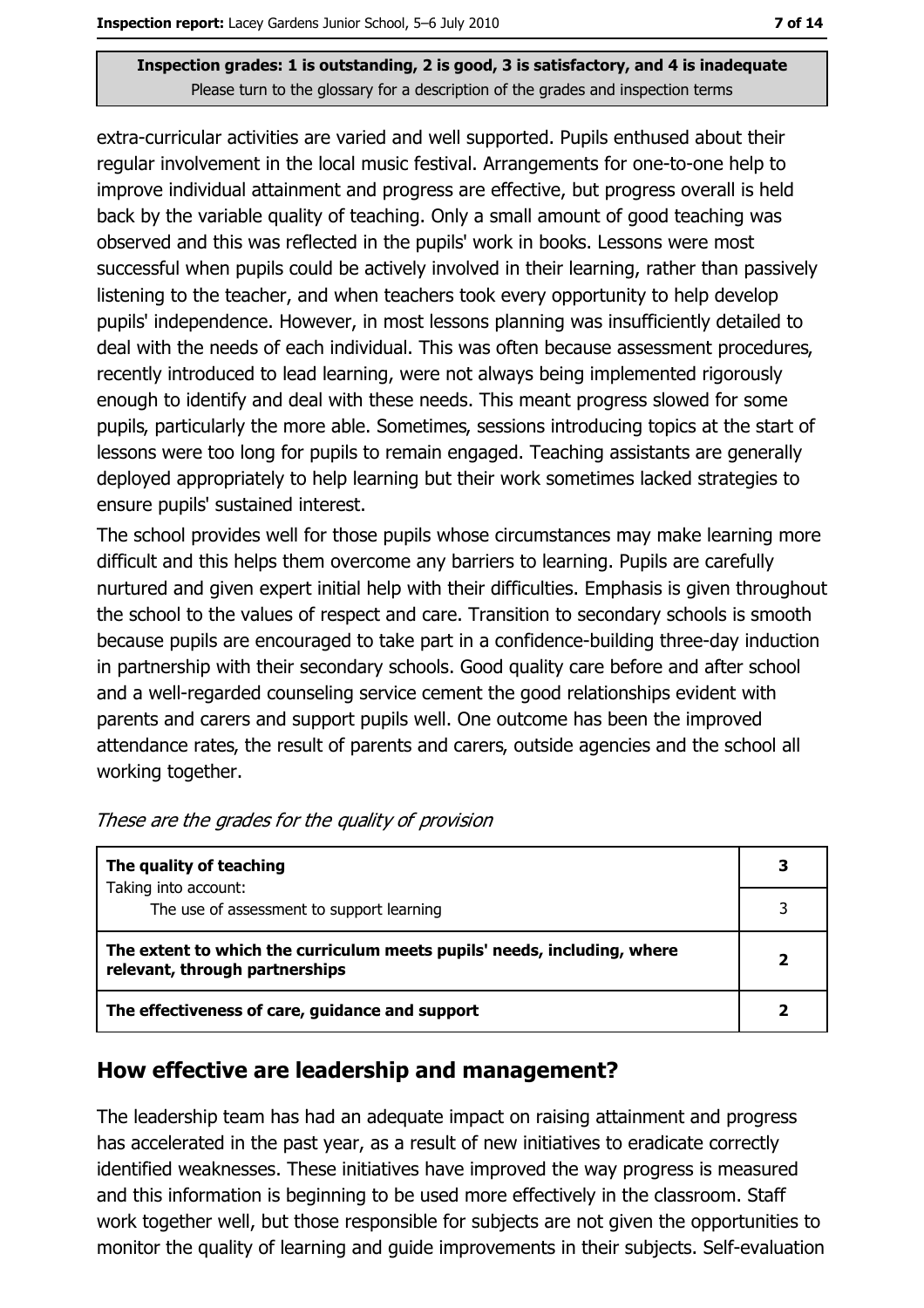is a shared activity involving the governing body and staff and shows satisfactory understanding of the school's strengths and weaknesses. Members of the governing body are mostly well established. They are knowledgeable about the school and training activity has accelerated recently because they are fully committed to helping the school to succeed. As a result, they are beginning to hold the school to account more effectively, although the information they are given by the school has not, in the past, been sharp enough for them to be sufficiently informed about attainment and progress. Because of this, their monitoring has not been robust enough to influence improvements.

A number of initiatives have encouraged the school's good relationships with parents and carers. Regular surveys ensure that parents and carers are regularly consulted and their views taken account of. Although only a few parents and carers responded to the inspection questionnaire, individual parents and carers who spoke with the inspectors during the inspection confirmed their support for the school. The school's work to promote equality of opportunity and tackle discrimination is satisfactory. It emphasizes the importance of being an inclusive community that supports the range of abilities to achieve satisfactorily. School leaders promote community cohesion well and this is reflected in pupils' good contribution to their community. Actions planned and executed reflect local needs effectively and work has begun to promote national and international aspects. The school's policies and procedures for safeguarding are satisfactorily managed and include the required checks on staff and volunteer suitability, recorded centrally.

| The effectiveness of leadership and management in embedding ambition and<br>driving improvement                                                                     | 3                       |
|---------------------------------------------------------------------------------------------------------------------------------------------------------------------|-------------------------|
| Taking into account:<br>The leadership and management of teaching and learning                                                                                      | 3                       |
| The effectiveness of the governing body in challenging and supporting the<br>school so that weaknesses are tackled decisively and statutory responsibilities<br>met | 3                       |
| The effectiveness of the school's engagement with parents and carers                                                                                                | 2                       |
| The effectiveness of partnerships in promoting learning and well-being                                                                                              | $\overline{\mathbf{2}}$ |
| The effectiveness with which the school promotes equality of opportunity and<br>tackles discrimination                                                              | 3                       |
| The effectiveness of safeguarding procedures                                                                                                                        | 3                       |
| The effectiveness with which the school promotes community cohesion                                                                                                 | $\overline{\mathbf{2}}$ |
| The effectiveness with which the school deploys resources to achieve<br>value for money                                                                             | з                       |

These are the grades for leadership and management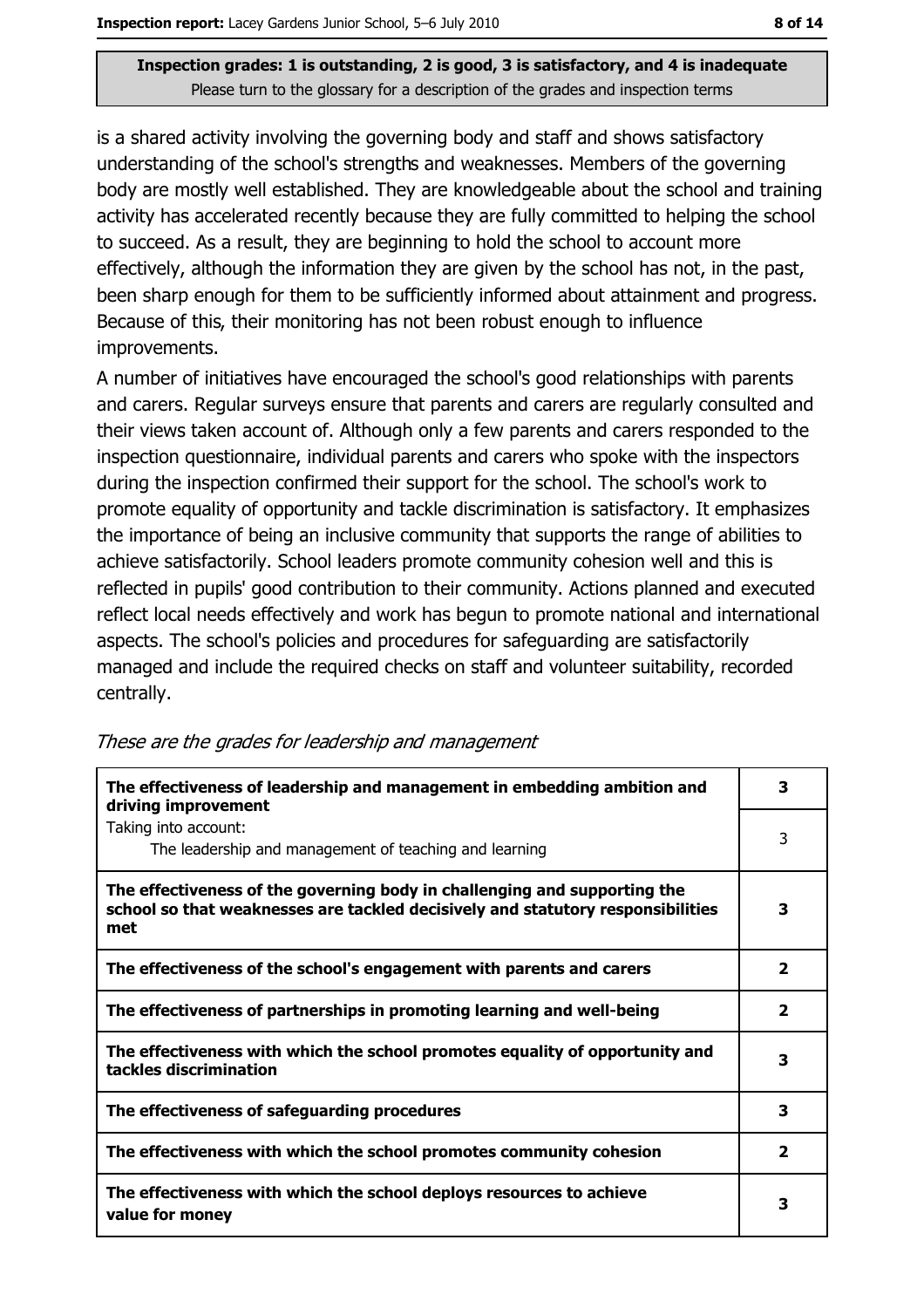# **Views of parents and carers**

A smaller proportion of eligible parents and carers than is normal responded to the questionnaire, but those who did were strongly supportive of the school, particularly how the school encourages their child to have a healthy lifestyle. A few parents and carers expressed concerns, but these were of no particular pattern. The concerns were investigated by the inspectors, but no aspect was found to be less than satisfactory.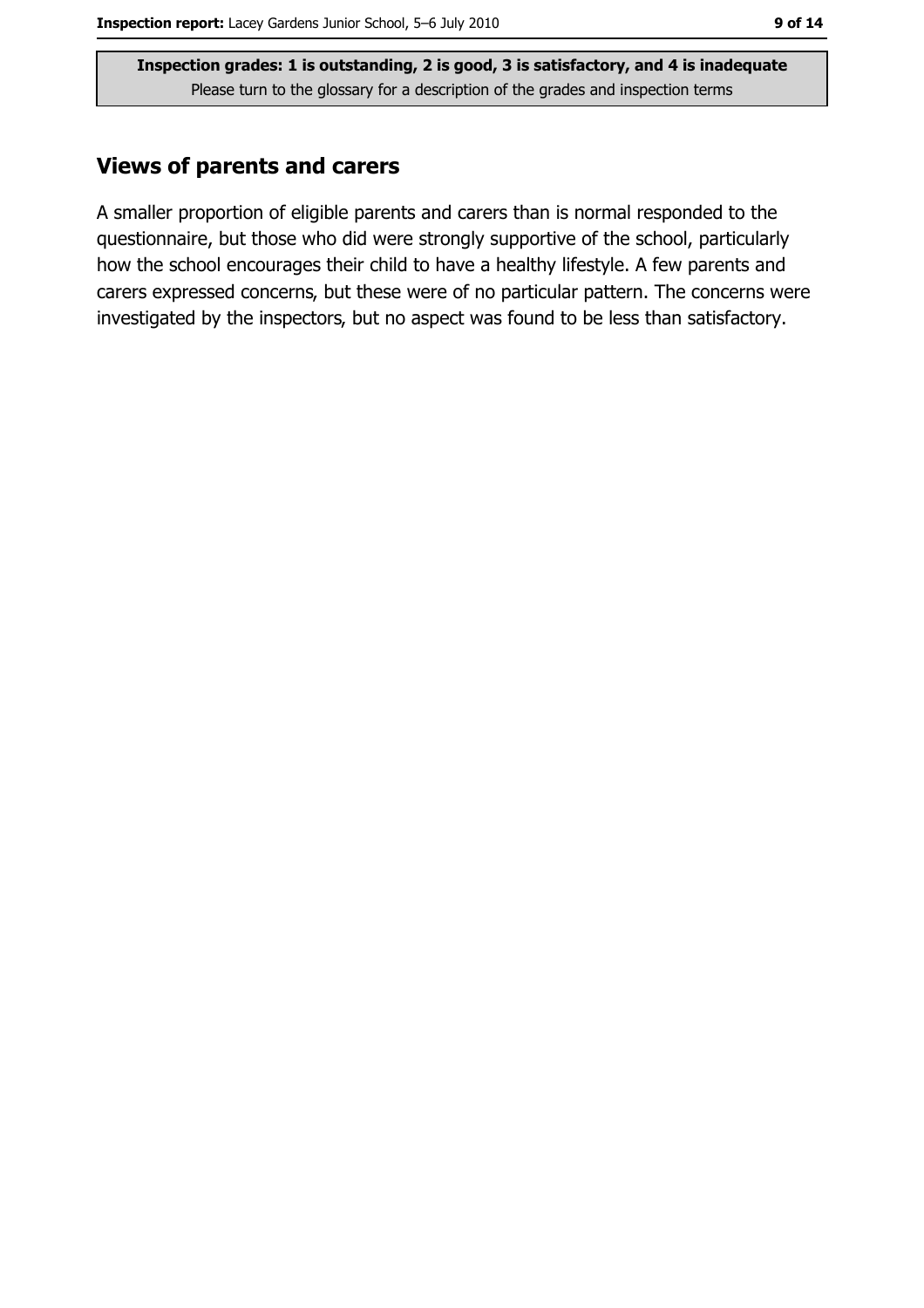#### Responses from parents and carers to Ofsted's questionnaire

Ofsted invited all the registered parents and carers of pupils registered at Lacey Gardens Junior School to complete a questionnaire about their views of the school.

In the questionnaire, parents and carers were asked to record how strongly they agreed with 13 statements about the school. The inspection team received 39 completed questionnaires by the end of the on-site inspection. In total, there are 255 pupils registered at the school.

| <b>Statements</b>                                                                                                                                                                                                                                       | <b>Strongly</b><br><b>Agree</b> |               | <b>Agree</b> |               |                | <b>Disagree</b> |              | <b>Strongly</b><br>disagree |  |
|---------------------------------------------------------------------------------------------------------------------------------------------------------------------------------------------------------------------------------------------------------|---------------------------------|---------------|--------------|---------------|----------------|-----------------|--------------|-----------------------------|--|
|                                                                                                                                                                                                                                                         | <b>Total</b>                    | $\frac{1}{2}$ | <b>Total</b> | $\frac{0}{0}$ | <b>Total</b>   | $\frac{0}{0}$   | <b>Total</b> | $\frac{0}{0}$               |  |
| My child enjoys school                                                                                                                                                                                                                                  | 24                              | 62            | 13           | 33            | 1              | 3               | $\mathbf 0$  | $\mathbf 0$                 |  |
| The school keeps my child<br>safe                                                                                                                                                                                                                       | 23                              | 59            | 13           | 33            | 3              | 8               | 0            | 0                           |  |
| The school informs me<br>about my child's progress                                                                                                                                                                                                      | 21                              | 54            | 17           | 44            | $\mathbf{1}$   | 3               | 0            | 0                           |  |
| My child is making enough<br>progress at this school                                                                                                                                                                                                    | 19                              | 49            | 19           | 49            | $\mathbf 0$    | 0               | 1            | 3                           |  |
| The teaching is good at this<br>school                                                                                                                                                                                                                  | 24                              | 62            | 14           | 36            | 1              | 3               | 0            | $\mathbf 0$                 |  |
| The school helps me to<br>support my child's learning                                                                                                                                                                                                   | 20                              | 51            | 16           | 41            | $\overline{2}$ | 5               | 1            | 3                           |  |
| The school helps my child to<br>have a healthy lifestyle                                                                                                                                                                                                | 22                              | 56            | 16           | 41            | $\mathbf 0$    | 0               | 0            | $\mathbf 0$                 |  |
| The school makes sure that<br>my child is well prepared for<br>the future (for example<br>changing year group,<br>changing school, and for<br>children who are finishing<br>school, entering further or<br>higher education, or<br>entering employment) | 24                              | 62            | 13           | 33            | $\mathbf{1}$   | 3               | 0            | $\mathbf 0$                 |  |
| The school meets my child's<br>particular needs                                                                                                                                                                                                         | 24                              | 62            | 14           | 36            | 0              | 0               | 1            | 3                           |  |
| The school deals effectively<br>with unacceptable behaviour                                                                                                                                                                                             | 15                              | 38            | 22           | 56            | $\mathbf{1}$   | 3               | 1            | 3                           |  |
| The school takes account of<br>my suggestions and<br>concerns                                                                                                                                                                                           | 15                              | 38            | 22           | 56            | $\mathbf 0$    | $\mathbf 0$     | $\mathbf{1}$ | 3                           |  |
| The school is led and<br>managed effectively                                                                                                                                                                                                            | 14                              | 36            | 23           | 59            | $\mathbf 0$    | 0               | $\mathbf{1}$ | 3                           |  |
| Overall, I am happy with my<br>child's experience at this<br>school                                                                                                                                                                                     | 25                              | 64            | 13           | 33            | $\bf{0}$       | 0               | 1            | 3                           |  |

The table above summarises the responses that parents and carers made to each statement. The percentages indicate the proportion of parents and carers giving that response out of the total number of completed questionnaires. Where one or more parents and carers chose not to answer a particular question, the percentages will not add up to 100%.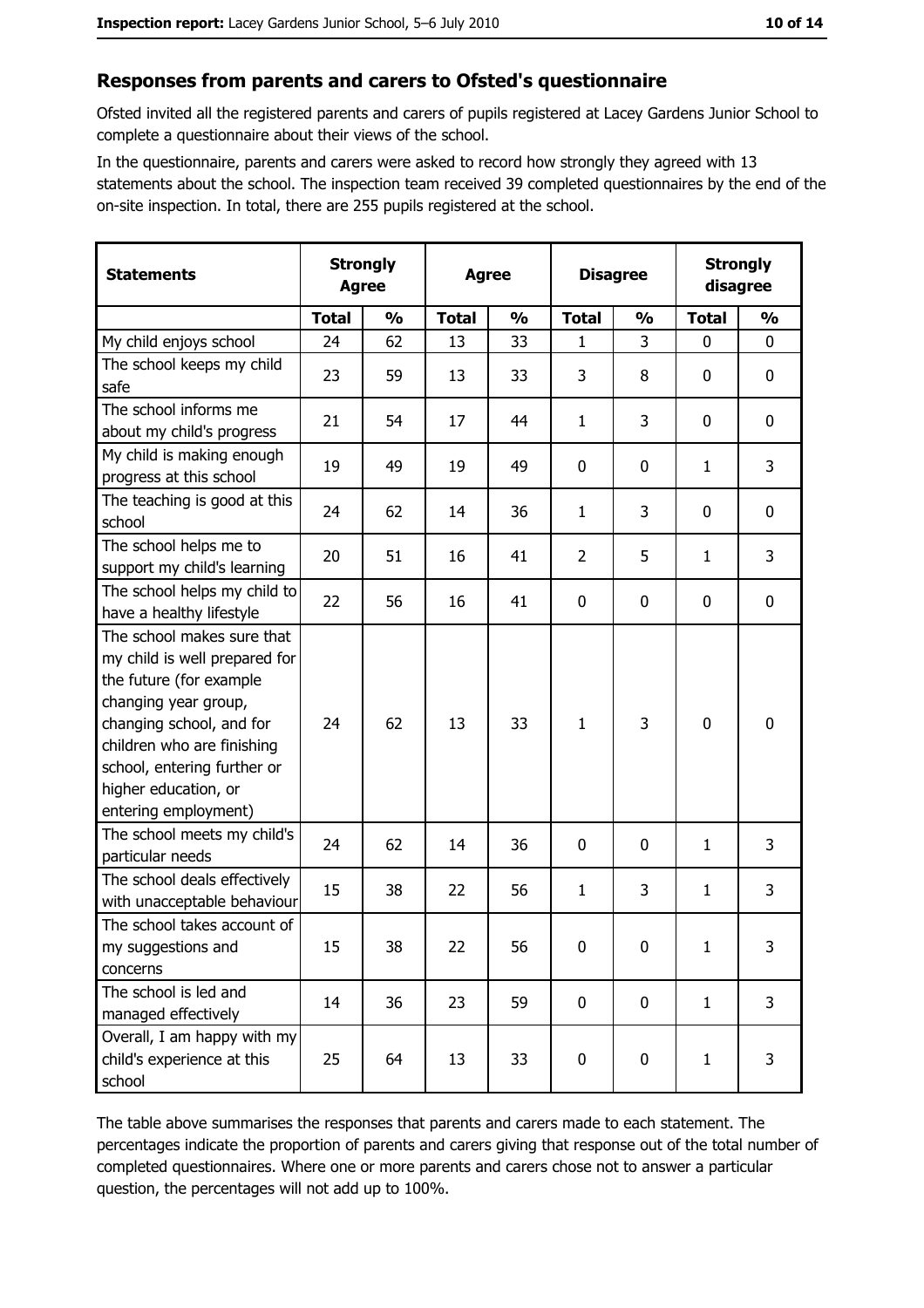# Glossary

| Grade   | <b>Judgement</b> | <b>Description</b>                                                                                                                                                                                                               |
|---------|------------------|----------------------------------------------------------------------------------------------------------------------------------------------------------------------------------------------------------------------------------|
| Grade 1 | Outstanding      | These features are highly effective. An oustanding<br>school provides exceptionally well for its pupils' needs.                                                                                                                  |
| Grade 2 | Good             | These are very positive features of a school. A school<br>that is good is serving its pupils well.                                                                                                                               |
| Grade 3 | Satisfactory     | These features are of reasonable quality. A satisfactory<br>school is providing adequately for its pupils.                                                                                                                       |
| Grade 4 | Inadequate       | These features are not of an acceptable standard. An<br>inadequate school needs to make significant<br>improvement in order to meet the needs of its pupils.<br>Ofsted inspectors will make further visits until it<br>improves. |

# What inspection judgements mean

## **Overall effectiveness of schools**

|                       | Overall effectiveness judgement (percentage of<br>schools) |      |                     |                   |
|-----------------------|------------------------------------------------------------|------|---------------------|-------------------|
| <b>Type of school</b> | <b>Outstanding</b>                                         | Good | <b>Satisfactory</b> | <b>Inadequate</b> |
| Nursery schools       | 51                                                         | 45   | 0                   | 4                 |
| Primary schools       | 6                                                          | 41   | 42                  | 10                |
| Secondary schools     | 8                                                          | 34   | 44                  | 14                |
| Sixth forms           | 10                                                         | 37   | 50                  | 3                 |
| Special schools       | 32                                                         | 38   | 25                  | 5                 |
| Pupil referral units  | 12                                                         | 43   | 31                  | 14                |
| All schools           | 9                                                          | 40   | 40                  | 10                |

New school inspection arrangements were introduced on 1 September 2009. This means that inspectors now make some additional judgements that were not made previously.

The data in the table above is for the period 1 September to 31 December 2009 and is the most recently published data available (see www.ofsted.gov.uk). Please note that the sample of schools inspected during the autumn term 2009 was not representative of all schools nationally, as weaker schools are inspected more frequently than good or outstanding schools.

Percentages are rounded and do not always add exactly to 100. Secondary school figures include those that have sixth forms, and sixth form figures include only the data specifically for sixth form inspection judgements.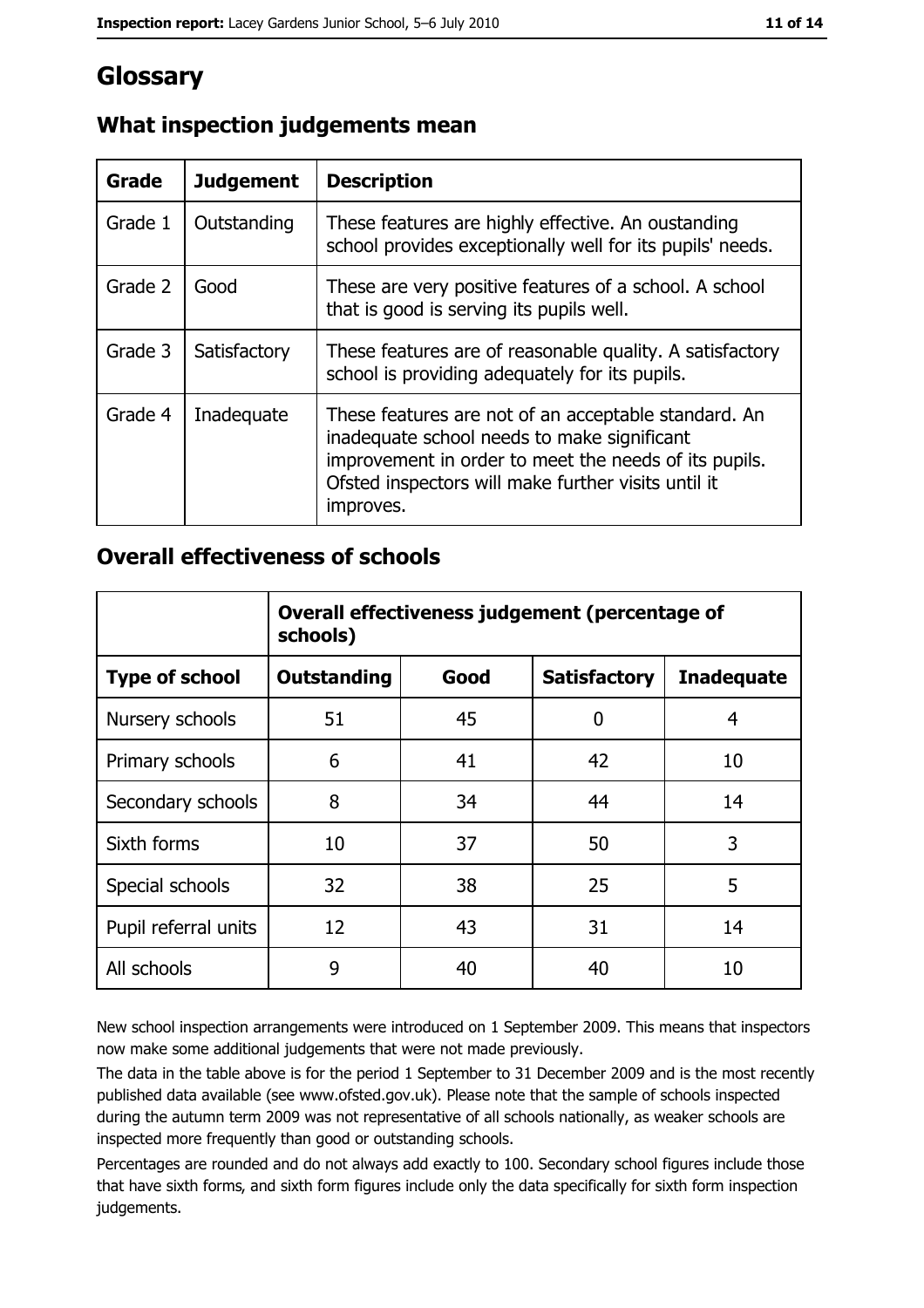# **Common terminology used by inspectors**

| Achievement:                  | the progress and success of a pupil in<br>their learning, development or training.                                                                                                                                                                                                                           |
|-------------------------------|--------------------------------------------------------------------------------------------------------------------------------------------------------------------------------------------------------------------------------------------------------------------------------------------------------------|
| Attainment:                   | the standard of the pupils' work shown by<br>test and examination results and in<br>lessons.                                                                                                                                                                                                                 |
| Capacity to improve:          | the proven ability of the school to<br>continue improving. Inspectors base this<br>judgement on what the school has<br>accomplished so far and on the quality of<br>its systems to maintain improvement.                                                                                                     |
| Leadership and management:    | the contribution of all the staff with<br>responsibilities, not just the headteacher,<br>to identifying priorities, directing and<br>motivating staff and running the school.                                                                                                                                |
| Learning:                     | how well pupils acquire knowledge,<br>develop their understanding, learn and<br>practise skills and are developing their<br>competence as learners.                                                                                                                                                          |
| <b>Overall effectiveness:</b> | inspectors form a judgement on a school's<br>overall effectiveness based on the findings<br>from their inspection of the school. The<br>following judgements, in particular,<br>influence what the overall effectiveness<br>judgement will be.                                                               |
|                               | The school's capacity for sustained<br>improvement.<br>Outcomes for individuals and groups<br>of pupils.<br>The quality of teaching.<br>The extent to which the curriculum<br>meets pupil's needs, including where<br>relevant, through partnerships.<br>The effectiveness of care, guidance<br>and support. |
| Progress:                     | the rate at which pupils are learning in<br>lessons and over longer periods of time. It<br>is often measured by comparing the<br>pupils' attainment at the end of a key<br>stage with their attainment when they<br>started.                                                                                 |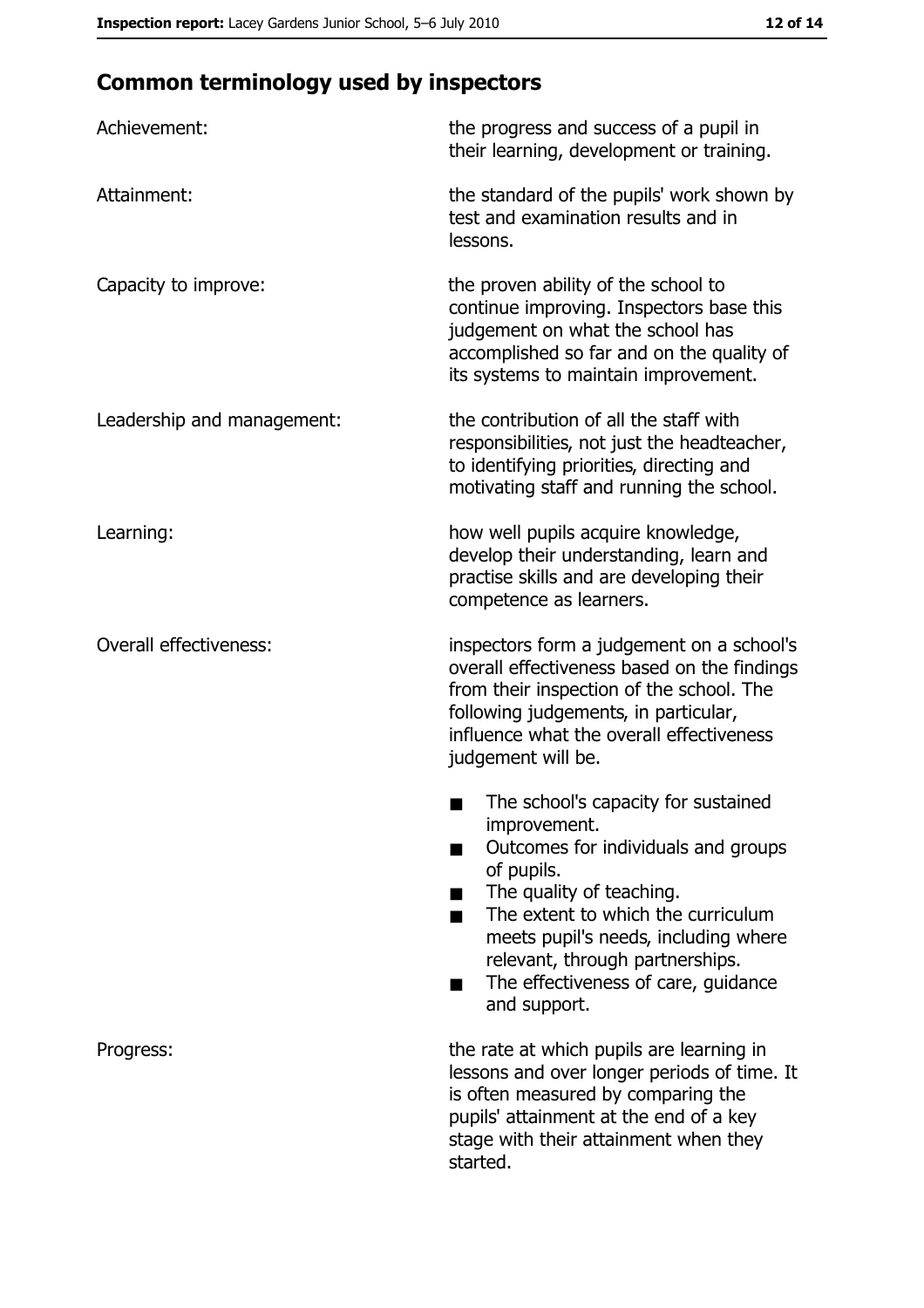This letter is provided for the school, parents and carers to share with their children. It describes Ofsted's main findings from the inspection of their school.



#### 7 July 2010

Dear Pupils

Inspection of Lacey Gardens Junior School, Louth, LN11 8DH

Thank you very much for the kind welcome you gave my colleagues and me when we visited your school recently. It was a pleasure to be shown around by such friendly pupils and we enjoyed seeing you at work in your classrooms.

You go to a satisfactory school. This means some things are fine and some could be better. You told us that you feel very safe in school and you know quite a bit about how to stay healthy. You told us that staff care for you well and they are interested in how you are doing. We agree. You are doing just about as well in your work as most pupils of your age. In writing and mathematics your work is improving, although it is not quite up to your reading standard yet.

To continue to improve your school, we have asked your headteacher, staff and governors to help you to make faster progress. To help with this, we have asked that the school does everything it can to make sure teaching is as good as it can be. especially in writing and mathematics. It is important that you develop skills in both these subjects, as you will need them in the future. We have asked that your teachers use the information they have about your progress a bit better, to plan lessons which meet your needs more closely. We have also asked that they plan some work that is a bit harder to make you really think. You told us that was not really happening most of the time. We checked up and you are right. We have asked staff to make sure you spend most of the lesson doing the work, rather than listening to the teacher. We think this would help you to make faster progress. We have asked that those teachers who are responsible for different subjects are helped to do their own checks on how well their subject is being taught across the school. You can all help by always trying hard and striving to do your best.

Yours sincerely

**Ruth McFarlane** 

Lead inspector (on behalf of the inspection team)